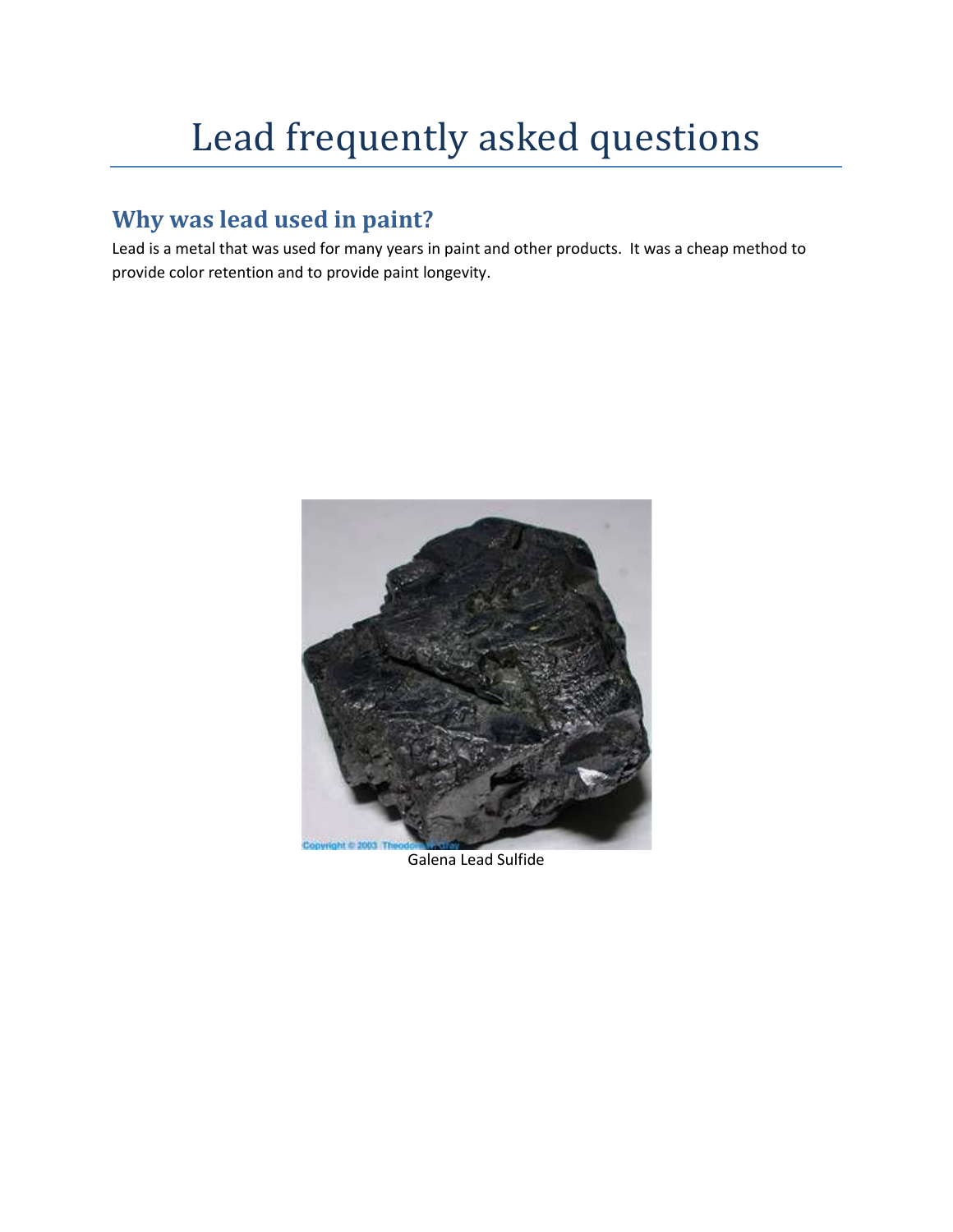## **Where else is lead found?**

The following items may contain lead: Old plumbing Old crystal Glazed pottery Old car batteries Soil and dust from deteriorating paint or from former leaded gasoline Old painted toys and furniture Lead smelters or other industry that may release lead into the air Folk remedies such as "greta" and "azarcon" Some imported candy Paint on bridges Costume jewelry Old ceramic tiles Garden hoses

Automotive batteries

This list does not include every product that may contain lead . It is intended as a general guide to indicate types of materials that may contain lead.